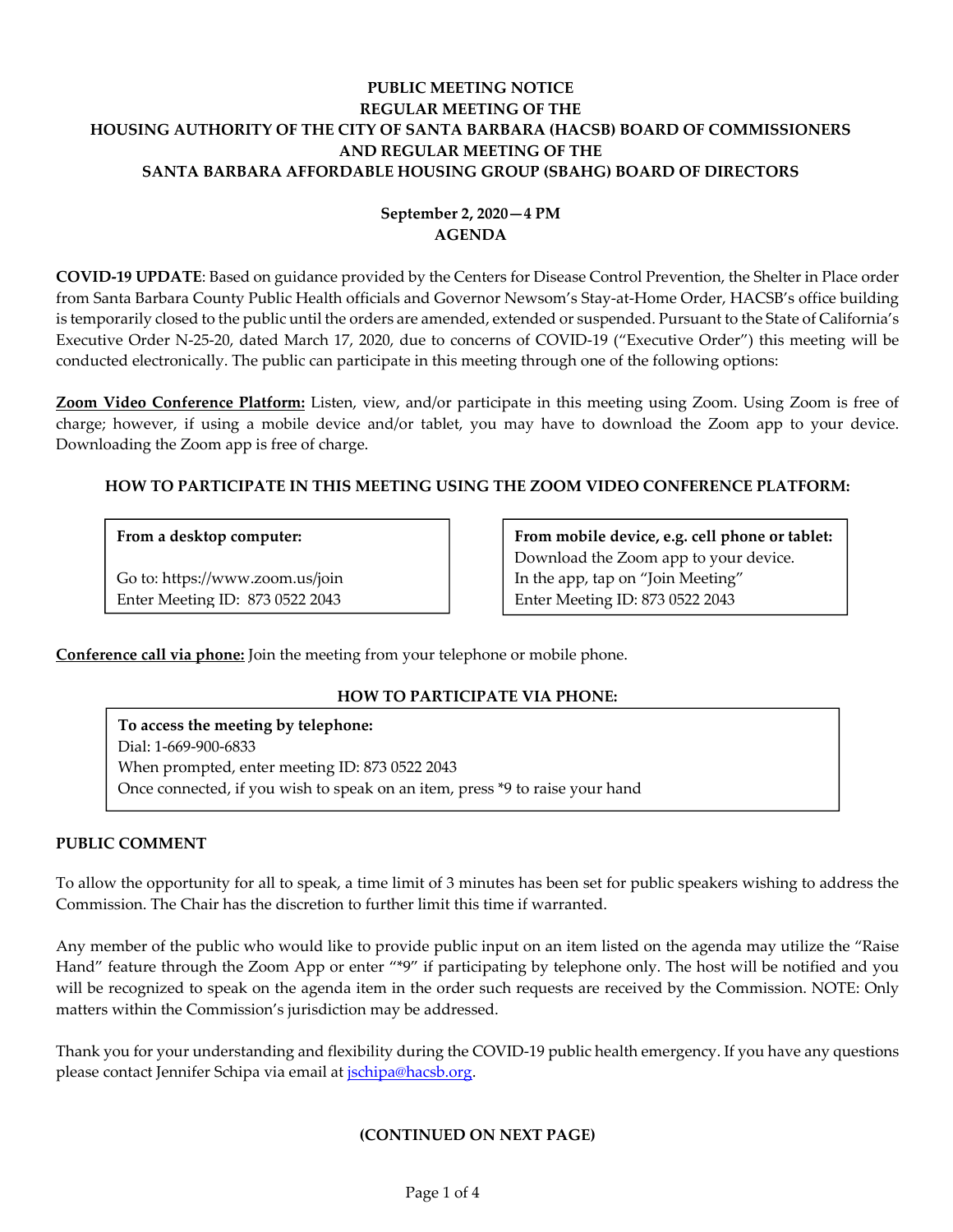| ı. | <b>Roll Call</b> |          |  |
|----|------------------|----------|--|
|    | <b>Boss</b>      | Larsson  |  |
|    | Faulstich        | Rowell   |  |
|    | Fenger           | Wheatley |  |
|    | Green            |          |  |

**II. Public Comment** – Any member of the public may address the Housing Authority Commission and SBAHG Directors for up to three minutes on any subject within the jurisdiction of the Housing Authority and/or SBAHG that is not scheduled for a public discussion before them. The total time for this item is ten minutes.

#### **III. Consideration of Minutes**

To be taken under Consent Calendar below.

#### **IV. Bills and Communications**

- 1. Letter from Scholarship Foundation of Santa Barbara in [appreciation](https://hacsb.org/download/meetings_2020/items/09_september/Item-IV.1.pdf) of contribution to Housing Authority Scholarship Fund.
- 2. Letters from Santa Barbara Scholarship Foundation announcing recipients of the Housing Authority of the City of Santa Barbara and Stephen B. Logan Memorial Endowed [Scholarships](https://hacsb.org/download/meetings_2020/items/09_september/Item-IV.2.pdf) for the 2020‐2021 academic year.
- 3. Letter from State of California Business, Consumer Services and Housing Agency thanking the Housing Authority for [participation](https://hacsb.org/download/meetings_2020/items/09_september/Item-IV.3.pdf) in research efforts.
- 4. Article in *Newspress*, ["Volunteer](https://hacsb.org/download/meetings_2020/items/09_september/Item-IV.4.pdf) Tutors Help Educate Children."
- V. Consent Calendar The following Consent Calendar items will not usually require discussion by the Commission. Items on the Consent Calendar may be approved by a single motion. Any Consent Calendar item is open for discussion and a separate vote by the Commission upon request of any Commissioner. Should a member of the public wish to comment on an item on the Consent *Calendar below, please come forward to speak at the time the Commission considers the Consent Calendar.*

## **1. Subject: Consideration of Minutes**

[Recommendation:](https://hacsb.org/download/meetings_2020/items/09_september/Item-V.1.pdf) That the HACSB Commission and SBAHG Board approve the Minutes of their July 1, 2020 Regular Meeting.

## **2. Subject: Expenditures June 2020**

[Recommendation:](https://hacsb.org/download/meetings_2020/items/09_september/Item-V.2.pdf) That the Commission approve costs incurred and payments made for the month of June 2020.

## **3. Subject: Expenditures July 2020**

[Recommendation:](https://hacsb.org/download/meetings_2020/items/09_september/Item-V.3.pdf) That the Commission approve costs incurred and payments made for the month of July 2020.

## **4. Subject: Investment Report for the Quarter Ended June 30, 2020**

[Recommendation:](https://hacsb.org/download/meetings_2020/items/09_september/Item-V.4.pdf) That the Commission review and order filed the quarterly investment report for quarter ended June 30, 2020.

## **VI. Report of Executive Director**

## **1. Subject: Approval of Contract Renewal with Pathpoint for the Administration of the Authority's Residential Support Services Program**

[Recommendation:](https://hacsb.org/download/meetings_2020/items/09_september/Item-VI.1.pdf) That the Commission: (1) approve a contract with PathPoint for the period of October 1, 2020 to September 30, 2021, in the amount of \$70,000 for the administration of the Authority's Residential Support Services Program; (2) waive the Housing Authority's procurement procedure for selection of services; and( 3) authorize the Executive Director, or his designee, to execute said contract on behalf of the Housing Authority.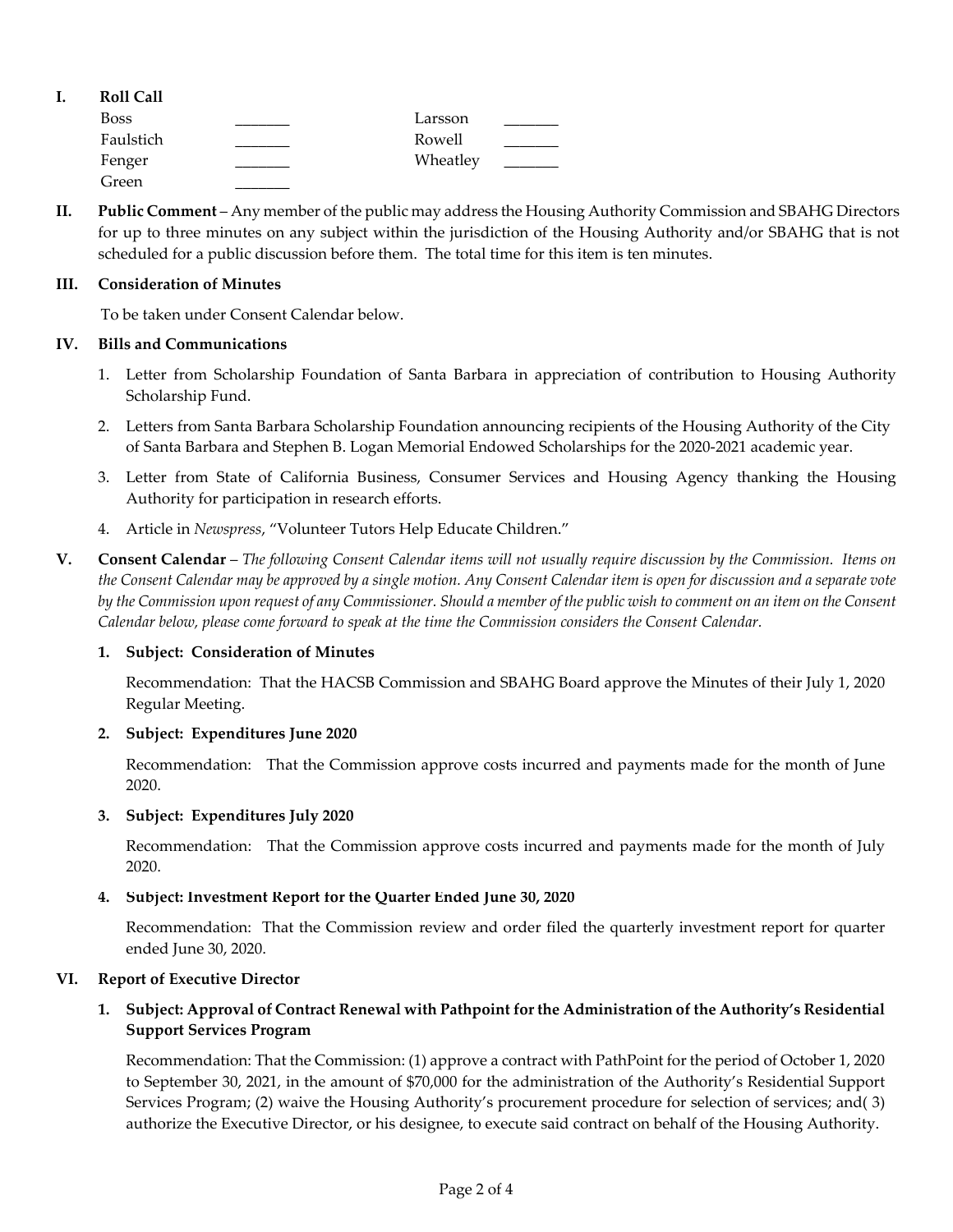## **2. Subject: Update on Resident Services Programs and Outreach During COVID‐19**

[Recommendation:](https://hacsb.org/download/meetings_2020/items/09_september/Item-VI.2.pdf) That the Commission receive a summary report of Resident Services' outreach and programming for summer and fall 2020.

## **3. Subject: Overview of Authority's Affordable Housing Programs**

[Recommendation:](https://hacsb.org/download/meetings_2020/items/09_september/Item-VI.3.pdf) That the Commission receive an informational fact sheet on the Authority's current affordable housing programs.

#### **4. Subject: Approval to Move to Board Materials to Electronic Platform**

[Recommendation:](https://hacsb.org/download/meetings_2020/items/09_september/Item-VI.4.pdf) That the Commission consider staff's request to shift board materials to a paperless, electronic platform, and if in agreement, approve a recommendation to proceed.

#### **5. Subject: Section 8 Housing Choice Voucher Program 2020 Year to Date Summary**

[Recommendation:](https://hacsb.org/download/meetings_2020/items/09_september/Item-VI.5.pdf) That the Commission receive a summary report on the Section 8 Housing Choice Voucher Program for 2020, year to date. This report is for information only, no action is required.

#### **6. Subject: Update on The Gardens on Hope Lease Up**

[Recommendation:](https://hacsb.org/download/meetings_2020/items/09_september/Item-VI.6.pdf) That the Commission receive a report on the status of The Gardens on Hope lease up efforts.

#### **7. Subject: Development Update**

Recommendation: That the Commission receive a verbal report on the status of developments in planning and/or under construction.

#### **VII. Treasurer's Report**

## **1. Subject: Approval of Quarterly Financial Statements for Santa Barbara Affordable Housing Group for the Quarter Ended June 30, 2020**

[Recommendation:](https://hacsb.org/download/meetings_2020/items/09_september/Item-VII.1.pdf) That the Board review and order filed the quarterly financial statements for the quarter ended June 30, 2020.

2. Subject: Approval of Quarterly Financial Statements for Housing Authority of the City of Santa Barbara for **the Quarter Ended June 30, 2020**

[Recommendation:](https://hacsb.org/download/meetings_2020/items/09_september/Item-VII.2.pdf) That the Commission review and order filed the quarterly financial statements for the quarter ended June 30, 2020.

#### **VIII. Committee Reports** – None

#### **IX. Unfinished Business** – None

#### **X. New Business**

## **1. Subject: Resolutions Authorizing Needed Actions Relative to Development of an Affordable Rental Housing Project at 116 East Cota Street**

[Recommendation:](https://hacsb.org/download/meetings_2020/items/09_september/Item-X.1.pdf) That the Board of Commissioners and Board of Directors receive an update on staff's development efforts for 116 East Cota Street and, if acceptable, adopt resolutions appropriating needed funding and authorizing needed actions relative to all agreements necessary (including creating a new limited partnership and making a \$500,000 loan) for pre‐development activities.

#### **2. Subject: Resolution Adjusting Salary Range for Family Self Sufficiency Coordinator Position**

[Recommendation:](https://hacsb.org/download/meetings_2020/items/09_september/Item-X.2.pdf) That the Commission adopt a resolution approving an amendment to the Authority's Manual of Policies and Procedures effective September 2, 2020 relative to adjusting the City comparable and salary range for the Family Self Sufficiency (FSS) Coordinator position.

## **3. Subject: Personnel Related Revisions to the Manual of Policies and Procedures**

[Recommendation:](https://hacsb.org/download/meetings_2020/items/09_september/Item-X.3.pdf) That the Commission adopt a resolution approving revisions to the Sections 1.9 Separations, 3.8 Performance and Compensation Plan ‐ Supervisory and General Employees, 3.9 Performance and